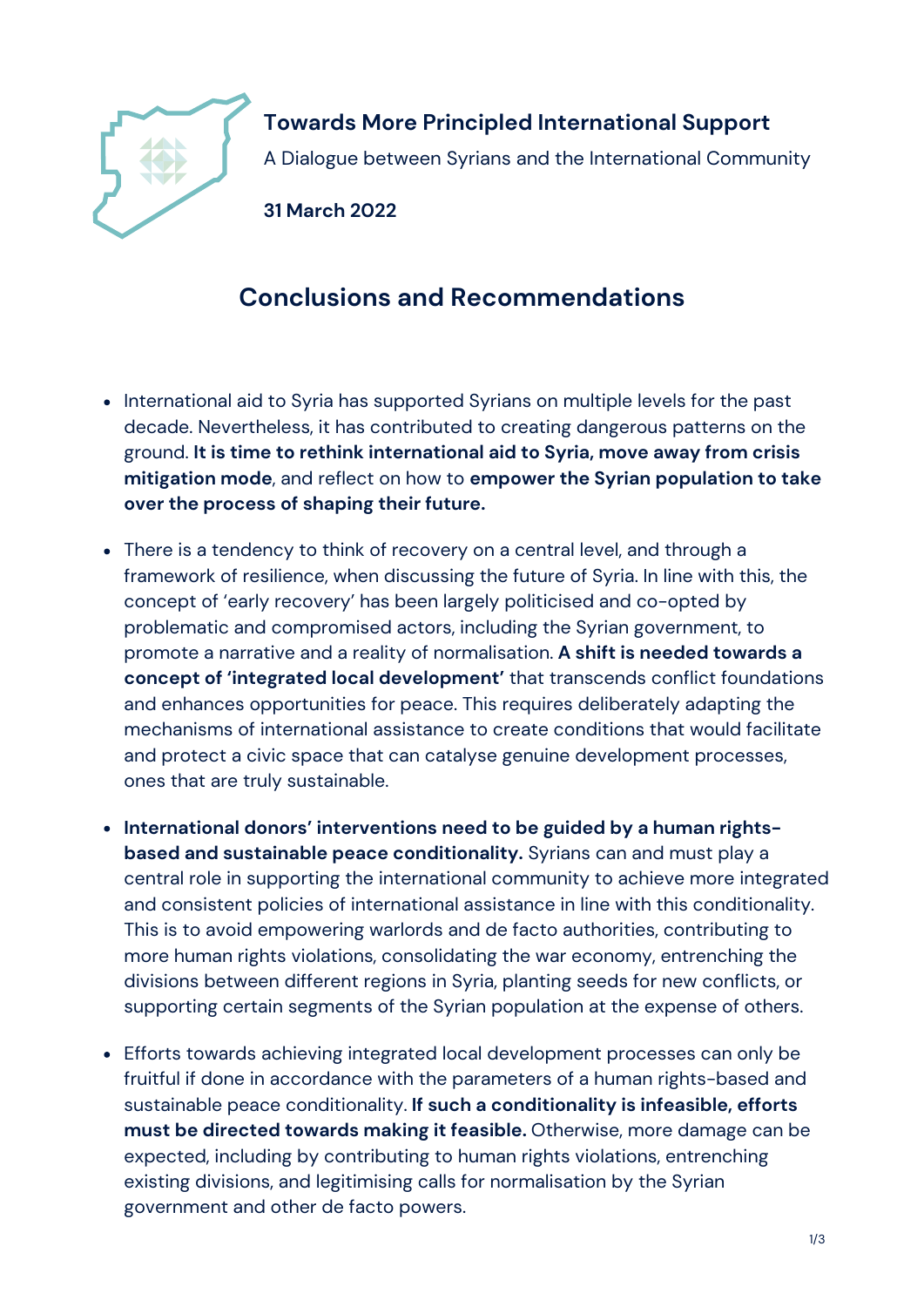- Supporting integrated local development processes in Syria requires overcoming the vague concept of localisation and embracing the specific goal of working on a local level in a principled, structural, and sustainable way. This implies **acknowledging local civil actors as a societal force** that can structurally shape the design, delivery, and monitoring of international assistance. Syrian civic actors can do much more than simply act as implementing agencies, or help with procurement. Working on the local level in a principled way further implies operating across sectors and across regions and geographic localities. This is crucial to ensure that local development processes would not contribute to entrenching geopolitical divisions in Syria or compromising local, sub-national or national interests of the country today or in the future.
- Supporting integrated local development processes in Syria necessitates **working with Syrian intermediaries that are trusted not only by donors for their technical capabilities, but also by local communities and civic actors for their accountability.** Intermediaries are not simply sub-granting bodies. Rather, they play a fundamental role in securing a dynamic and efficient interface between donors and the local level, and in preserving national, sub-national and crossregional interests.
- Supporting integrated local development processes in Syria also entails **working with uncompromised Syrian channels in the civic space in every part of the international assistance process.** Uncompromised channels are accountable to the communities they serve and have the capacity to navigate technical and security challenges posed by compromised actors.
- There is a need to **create an environment that would protect and nourish uncompromised channels** to build a civic space that is less vulnerable to interference and manipulation by de facto powers, more immune to aid diversion, and less likely to entrench divisions, conflict economies, or conflict traps.
- **There is not a one size fits all, ready-made or fast solution to working at the local level in a principled way. Rather, it is a process.** The goal should be to create an enabling environment for the uncompromised civic space to exist, grow, and eventually own the process.
- Effectuating integrated local development processes in Syria can allow for an **authentic national ownership by the Syrian people of the country's future peace and development** as opposed to a national ownership dictated by the regime (or other de facto powers).